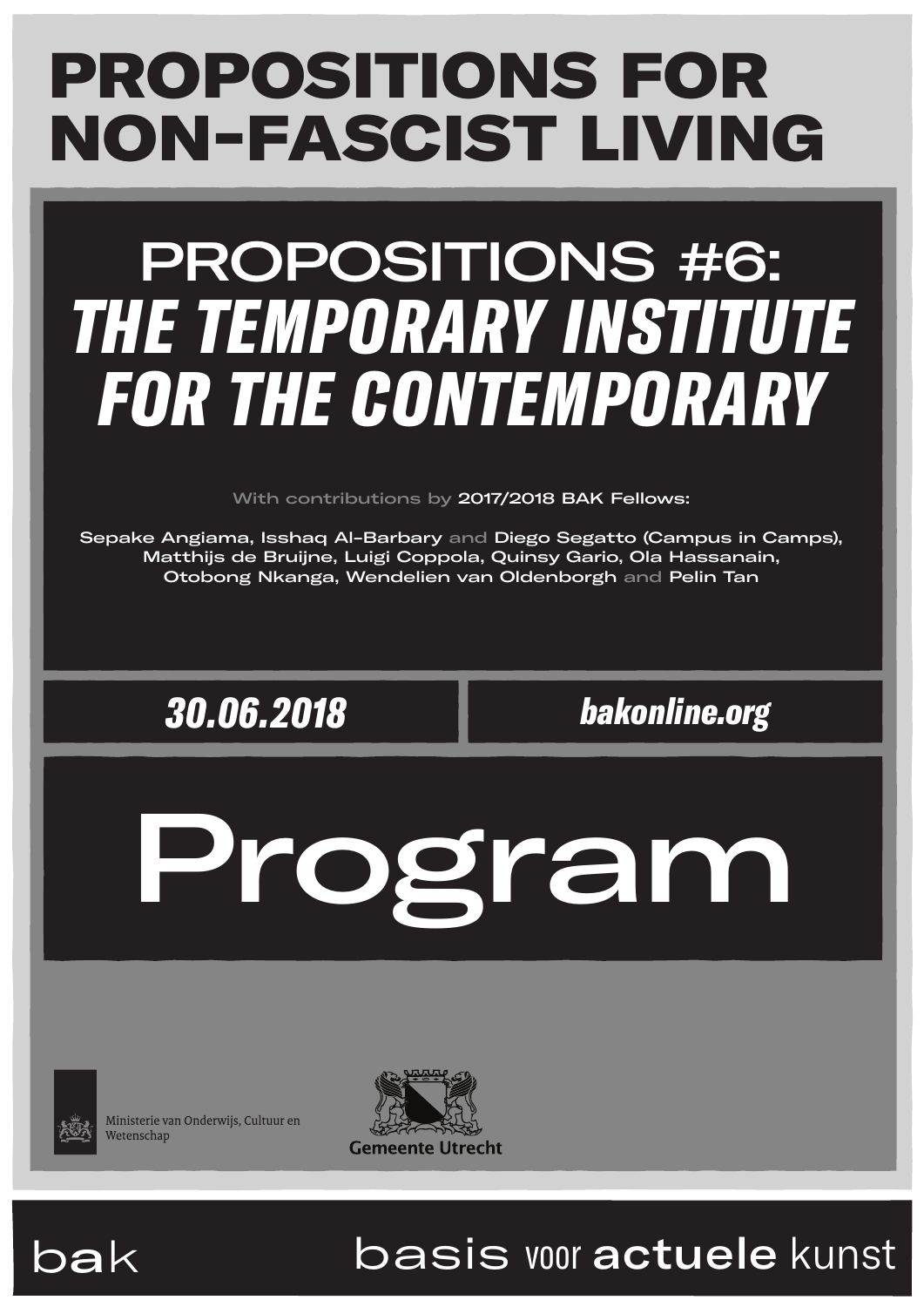# *Propositions #6: The Temporary Institute for the Contemporary*

*Propositions #6: The Temporary Institute for the Contemporary* marks the culmination of a vibrant and inspiring 2017/2018 pilot year of the BAK Fellowship Program. Through conversations, readings, and performances, the BAK Fellows share insights into their respective artistic research itineraries, as well as their common "collective dictionary" project. This sixth gathering in the series *Propositions for Non-Fascist Living* (2017–2020) takes the shape of an imagined "institute for the contemporary." As a recurring temporary public "institute" by, for, with, and beyond the learning community at BAK, it will emerge with the conclusion of each Fellowship sequence.

With contributions by BAK 2017/2018 Fellows Isshaq Al-Barbary (writer and researcher, Bethlehem) and Diego Segatto (artist and educator, Bologna) of Campus in Camps; Sepake Angiama (educator and curator, Kassel); Matthijs de Bruijne (artist and union organizer, Amsterdam); Luigi Coppola (artist, Brussels and Lecce); Quinsy Gario (poet, theater-maker, and artist); Ola Hassanain (artist, Utrecht and Khartoum); Otobong Nkanga (artist, Antwerp); Wendelien van Oldenborgh (artist, Rotterdam); and Pelin Tan (sociologist and art historian, Mardin).

*Propositions #6* takes place within the framework of the exhibition *First Person Plural: Empathy, Intimacy, Irony, and Anger* at BAK (12 May–22 July 2018). Guests can visit this exhibition during *Propositions #6.*

A take-away dinner with delicious Ethiopian injeras prepared specially for this occasion is available between 18–22 hrs at our neighbor Restaurant Sunshine (Pauwstraat 11,  $\in$  8). Drinks are available at the bar in BAK.

The BAK Fellowship Program, inaugurated in 2017, is a site for the development of talent and critical practice that advance the notion of art as a public sphere and a political space. BAK offers a unique environment for learning, research, and art-making, which evolves in concert with its public programs. Ten research positions are offered per (academic) year to Netherlands-based and international practitioners involved in contemporary arts, theory, and activisms.

The realization of this project has been made possible through financial support of the Dutch Ministry of Education, Culture and Science and the City Council, Utrecht.

BAK's main partner in the field of education and research is HKU University of the Arts Utrecht.



# bak basis voor actuele kunst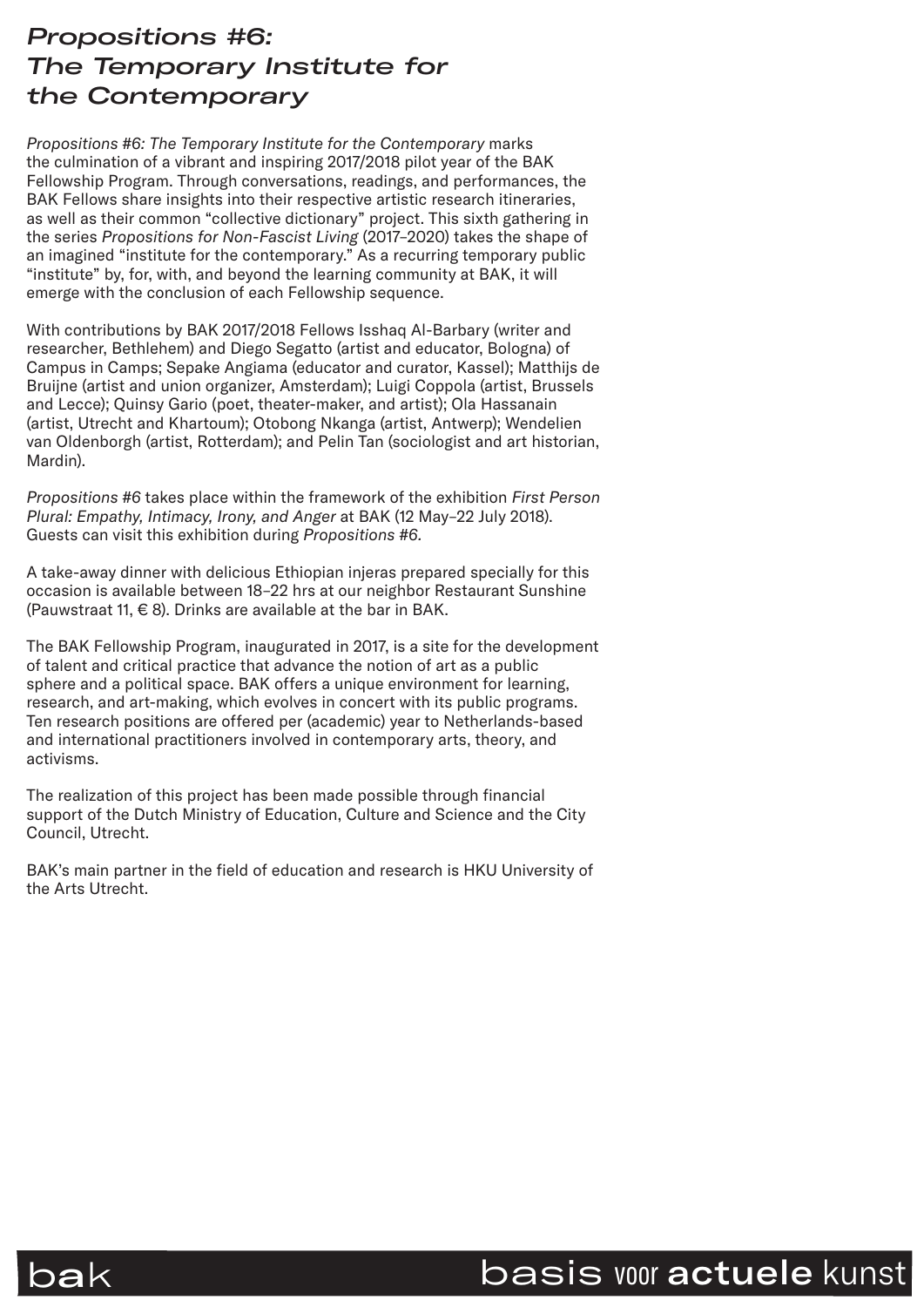# Program

#### 15.45–17.00

**Housing the Ghosts of Possibilities**  *WENDELIEN VAN OLDENBORGH*

Walk, Kanaleneiland, Utrecht (start at Bakkerij de Molen, Bernadottenlaan 25)

Wendelien van Oldenborgh, together with Hanneke Oosterhof, conducts a walk in Kanaleneiland, where she proposes to speculatively experience the Utrecht neighborhood in relation to Bauhaus architect Lotte Stam-Beese's work, in particular her learning from Socialist housing in Kharkiv and her own city planning in Rotterdam. Kanaleneiland was planned by the Utrecht municipal city planning department, where Henk Eysbroek worked for two years following his time as assistant designer to Stam-Beese in Rotterdam. Stam-Beese was the head architect of Rotterdam's post-World War II housing development. For Van Oldenborgh, such architecture poses pertinent questions about what happens when the ideals of this housing meet the the reality of colonial-modernist trauma; when designing for equality meets biased management and policy; and when daily livability meets the aesthetic and moral standards of dominant culture.

\* Please arrive at Bakkerij de Molen, Bernadottenlaan 25, at 15.45 to facilitate a punctual start at 16.00. After the walk, the group will return to BAK with bus number 7. The cost of the ticket is €1,36.

#### 17.10–17.40 **Evolutionary Populations: Seeds of the World Waiting to Germinate** *LUIGI COPPOLA*

Performative installation, foyer and exhibition space

Luigi Coppola's ongoing research into "evolutionary populations" (varieties of seeds that crossbreed naturally, adapting to and being influenced by local soil and climate characteristics) began with the artist's projects in Castiglione d'Otranto in southern Italy, and draws upon the knowledge of evolutionary plant-breeding by agronomist Salvatore Ceccarelli. Through participatory seed-breeding incentives in Syria and Italy, evolutionary populations of hard and soft wheat have been cultivated, and some of these were planted by Coppola last autumn on BAK's rooftop. The successful growth of the wheat attests to the adaptability of such evolutionary populations to the local climatic conditions. During his performance, Coppola assembles the

grain-bearing ears of the wheat grown at BAK into a geometric floor installation with red clay, creating a pattern that refers to the complexity of nature. This pattern is drawn as a map, which becomes part of Sepake Angiama's installation *We Summon All Beings Here, Present, Past, & Future that can be seen* for the remainder of the exhibition *First Person Plural.*

#### 17.20–18.00 **Housing the Ghosts of Possibilities** *WENDELIEN VAN OLDENBORGH*

Script-reading and screening, auditorium

The script is compiled from fragments of various texts that Wendelien van Oldenborgh has encountered during her research into the voices and ideals of architect Lotte Stam-Beese and writer, editor, and fighter for equality Hermina Huiswoud. Though they never met, both women experienced the Soviet Union in the early 1930s and ended up influencing public life in the Netherlands in the 1950s. Stam-Beese was a major influence on Dutch post-World War II housing in her role as Chief Architect for Urban Planning for the Rotterdam Department for Urban Development and Reconstruction. Huiswoud, having edited the magazine *The Negro Worker* (1928–1937) and traveled the world for the Communist International (Comintern), became an active political voice for the Caribbean-Dutch community, notably through her close connection with artists from the Harlem Renaissance (poet, social activist, and playwright Langston Hughes amongst them). Both Stam-Beese's thoughts on housing and Huiswoud's struggles for racial and class equality were approached through the ideals and early practices of communism. For both women, love and friendship had a significant role in their life trajectory. A screening of research images occurs alongside a live reading of the script by the artist and four other readers. A continuous screening of the research images is viewable in Sepake Angiama's installation *We Summon All Beings Here, Present, Past, & Future* for the remainder of the exhibition *First Person Plural.*

#### 18.00–18.40

#### **Palabras en Cambio: Subjective Words Within the Cuban Revolution**

*MATTHIJS DE BRUIJNE AND CECILIA VALLEJOS* Lecture and conversation, mezzanine

Matthijs de Bruijne and Cecilia Vallejos present excerpts of the digital publication

*Palabras en Cambio* together with other material telling the story of the Cuban revolution to the present day. *Palabras en Cambio* consists of short stories from "self-employed" Cubans, compiled with articles from Cuba's constitution. This booklet was conceived as a PDF in order to be distributed from person to person. During the lecture, excerpts of historical Cuban films and documentaries will be shown alongside the publication. The PDF-booklet, the films, and some texts are compiled on a memory stick, replicating the digital packages that circulate in the so-called "non-internet" society of contemporary Cuba. To give the audience access to an in-depth reading of all content usually circulated via memory stick, a link to download the entire package, and a printed version of *Palabras en Cambio* (with a partial translation in English) are available after the lecture in Sepake Angiama's installation *We Summon All Beings Here, Present, Past, & Future.*

#### 18.10–18.50

#### **Toward a Voluntary Exile: Unconditional Hospitality and Islands**

*ISSHAQ AL-BARBARY AND DIEGO SEGATTO (CAMPUS IN CAMPS) WITH PELIN TAN*  Conversation, auditorium

Isshaq Al-Barbary and Diego Segatto of Campus in Camps engage Pelin Tan in a discussion about the possibilities for selforganized learning environments, wherein knowledge becomes a tool for liberation. Seeking to nourish new pedagogical forms born from "autonomous infrastructures," they discuss the following questions: Is it possible to re-orient homogenous networks in the direction of non-standardized cultural plurality? How is knowledge shaped by the social fabric? How can multiperspectival lived experiences of exile and non-belonging help (re-)build the sociocultural "meshwork" (Campus in Camps) that constitutes the global?

#### 18.50–19.10

**Hear Me Out: Audible Demands and Political Actions** *OLA HASSANAIN* Performance, auditorium

Together with three Sudanese performers (Mo Ahmed, Sulafa Eltayeb, and Sheima Suleiman), Ola Hassanain brings to life audible demands that populate the contemporary political space of her country of origin. The performers start by softly humming, dispersed throughout the common spaces of BAK,



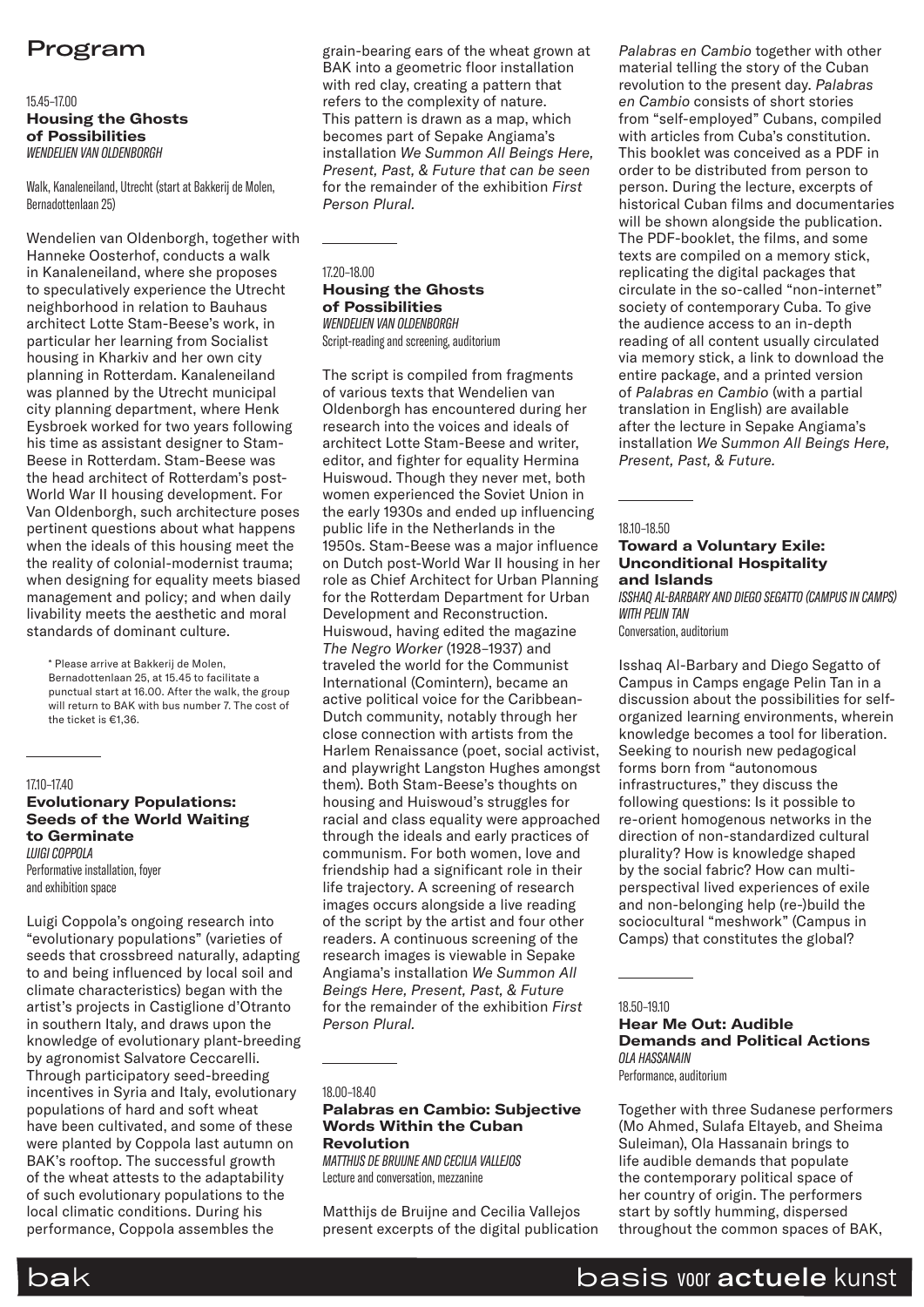before joining together in a collective formation. They chant and sing in both Arabic and English, projecting their own demands and aspirations into the frame of the present event. In Sudan, political actions carried out in "public space" are seen as a serious transgression of the state's control; public space is posited as a "site of no protest." Since 2013, demonstrations have been erupting all over Khartoum, demanding the removal of the Sudanese government; these are usually suppressed with extreme violence. *Hear Me Out* allows both tension and affinity to develop between the voices, becoming a "spatial conversation" that re-constitutes public space as a site of euphonic resistance.

18.50–19.15 **…; Speaking of Borders** *QUINSY GARIO*  Performative conversation, mezzanine

By way of a performative conversation, together with Jörgen Gario, Gloria Holwerda-Williams, and Shaka Jean-David, Quinsy Gario points to a decolonial kinship between the Leuven student uprising of January 1968, the 1967 rebellion in Detroit, and Patrice Lumumba's 1960 independence speech. The conversation departs from a picture taken by Ron Kroon on 18 January 1968 of the Leuven *muurkrant* [wall newspaper], in which students wrote: "Leuven moet een tweede Detroit worden!" *[Leuven must become a second Detroit!]* In addition to the identifiable lineage of student protests around Europe, the reference to the resistance of African-Americans to police brutality in Detroit places the Leuven uprising in a historical conversation that was explicitly antiracist and against colonial violence. The Leuven uprising's resonant international references are explored by considering language, colonial violence, religion, and the political role of archives.

 With thanks to Humanity in Action The Netherlands (www.humanityinaction.nl) for the additional production support and for providing Quinsy Gario the opportunity to participate in the Humanity in Action Detroit Fellowship in 2017 which facilitated Detroit-related research for *…; Speaking Borders*

19.45–20.15 **Reading Out Loud: Letter from the Future** *SEPAKE ANGIAMA* Reading exercises, mezzanine

In May 2018, Sepake Angiama conducted the letter-writing workshop *Letter from the Future,* which asked the question

"what would your future self write to your current self?" On the occasion of *Propositions #6: The Temporary Institute for the Contemporary,* these letters are read out loud by workshop participants themselves. Through the public reading of letters to the self, Angiama asks us questions about who we (think we) become, and how reading collectively can transform the act of reading itself. This exercise is a development toward the transposition of a collective political imaginary in the context of Angiama's project *We Summon All Beings Here Present, Past, & Future*—a temporary installation space for screening, reading, reflection, and conversation that is part of the current BAK exhibition *First Person Plural: Empathy, Intimacy, Irony, and Anger.*

Following Angiama's invitation to all 2017/2018 BAK Fellows, several contribute an element of their activities on 30 June 2018 to her installation. These contributions remain in place for the rest of the exhibition.

#### 20.30–21.15 **After First Light A Story to Tell** *OTOBONG NKANGA* Lecture-performance, auditorium

Otobong Nkanga delves into fragments of history through the means of storytelling, objects, and voice. In this lecture-performance, specimens presented on metal plates as part of the piece Backstage (2015)—exhibited in the current BAK exhibition *First Person Plural: Empathy, Intimacy, Irony, and Anger*—are used as entry-points in order to reveal what goes on behind the scenes of the artist's creative process. The mineral objects aid in excavating and unearthing existing entanglements along various historical lines, as well as in personal encounters and accounts.

21.15–22.30

**Collective Dictionary: Entanglement** *2017/2018 BAK FELLOWS* Collective conversation, auditorium

Stemming from the recent practice of Campus in Camps, the Collective Dictionary is a process Isshaq Al-Barbary and Diego Segatto have introduced to the 2017/2018 BAK Fellowship Program to embody a form of collaborative knowledge springing from a collective research experience. Envisioned as a performative "entry", the *Collective Dictionary: Entanglement* manifests

itself on this occasion as a conversation between BAK Fellows. The Fellows join the conversation *on* "entanglement" and *as* "entanglement," to reflect on their collective practice, enacting, as it were, the different research journeys pursued throughout the 2017/2018 Fellowship year as an expression of a *first person plural.*

22.30–23.30

**DJ set by Wendelien van Oldenborgh** auditorium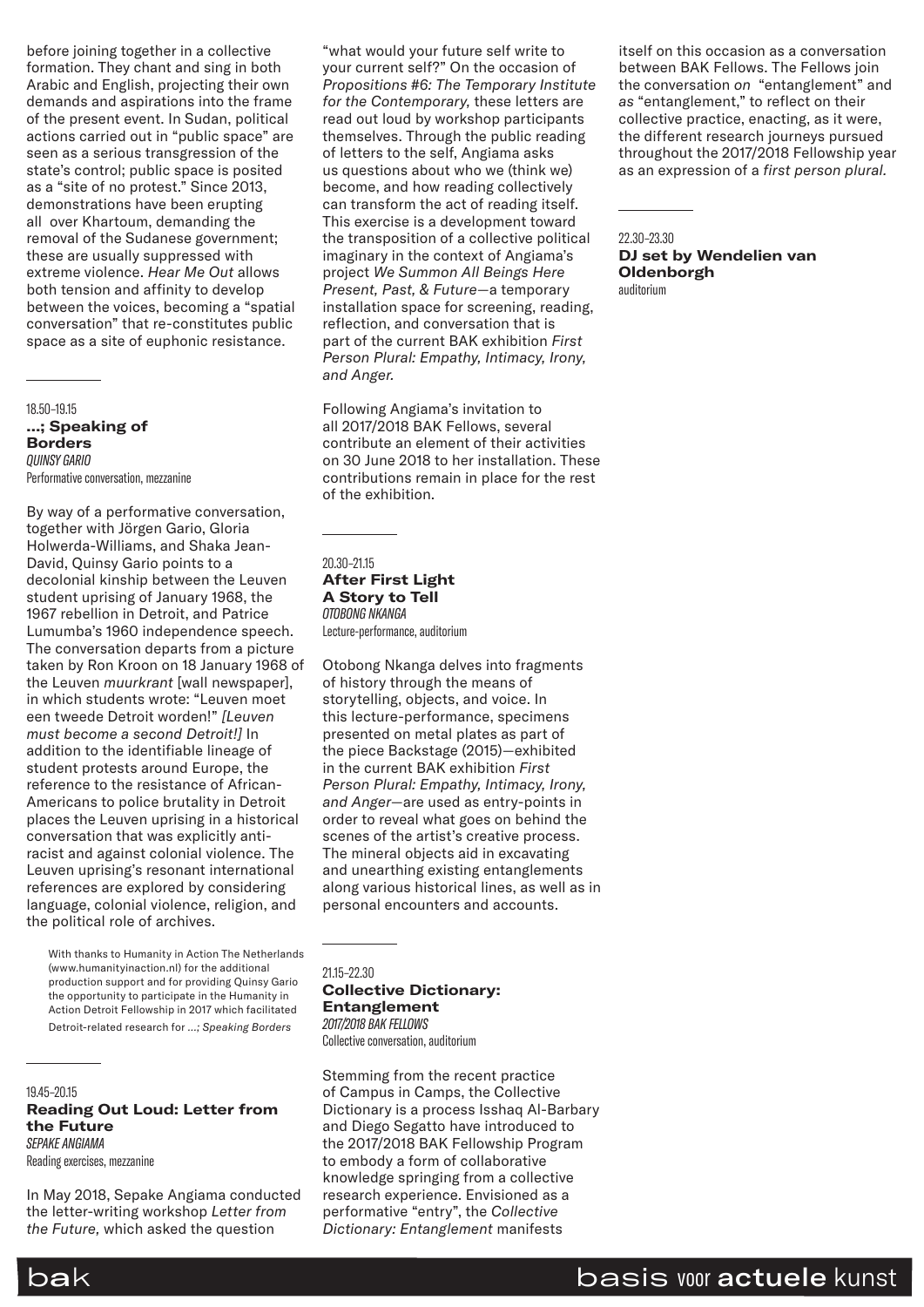#### 15.45–17.00 **Housing the Ghosts of Possibilities** *WENDELIEN VAN OLDENBORGH* Walk, Kanaleneiland, Utrecht (start at

Bakkerij de Molen, Bernadottelaan 25)

|              | Auditorium                                                                                                                    | Foyer                                                                                   | Mezzanine                                                                                            |
|--------------|-------------------------------------------------------------------------------------------------------------------------------|-----------------------------------------------------------------------------------------|------------------------------------------------------------------------------------------------------|
| <b>17.00</b> |                                                                                                                               | 17.10-17.40<br><b>Evolutionary</b><br><b>Populations: Seeds</b><br>of the World Waiting |                                                                                                      |
| 17.30        | 17.20-18.00<br><b>Housing the Ghosts</b><br>of Possibilities<br><b>WENDELIEN VAN OLDENBORGH</b>                               | to Germinate<br><b>LUIGI COPPOLA</b>                                                    |                                                                                                      |
| 18.00        | 18.10-18.50<br><b>Toward a Voluntary</b><br><b>Exile: Unconditional</b>                                                       |                                                                                         | 18.00-18.40<br><b>Palabras en Cambio:</b><br><b>Subjective Words</b><br><b>Within the Cuban</b>      |
| 18.30        | <b>Hospitality and</b><br><b>Islands</b><br>ISSHAQ AL-BARBARY AND DIEGO<br>SEGATTO (CAMPUS IN CAMPS) WITH<br><b>PELIN TAN</b> |                                                                                         | <b>Revolution</b><br>MATTHIJS DE BRUIJNE AND<br>CECILIA VALLEJOS                                     |
| 19.00        | 18.50-19.10<br><b>Hear Me Out: Audible</b><br><b>Demands and</b><br><b>Political Actions</b><br>OLA HASSANAIN                 |                                                                                         | 18.50-19.15<br>; Speaking of<br><b>Borders</b><br><b>QUINSY GARIO</b>                                |
| 19.30        |                                                                                                                               |                                                                                         |                                                                                                      |
| 20.00        |                                                                                                                               |                                                                                         | 19.45-20.15<br><b>Reading Out Loud:</b><br>Letter from the<br><b>Future</b><br><b>SEPAKE ANGIAMA</b> |
| 20.30        | 20.30-21.15<br><b>After First Light</b><br><b>A Story to Tell</b>                                                             |                                                                                         |                                                                                                      |
| 21.00        | OTOBONG NKANGA                                                                                                                |                                                                                         |                                                                                                      |
| 21.30        | 21.15-22.30<br><b>Collective Dictionary:</b>                                                                                  |                                                                                         |                                                                                                      |
| 22.00        | <b>Entanglement</b><br>2017/2018 BAK FELLOWS                                                                                  |                                                                                         |                                                                                                      |
| 22.30        | 22.30-23.30<br>DJ set<br><b>WENDELIEN VAN OLDENBORGH</b>                                                                      |                                                                                         |                                                                                                      |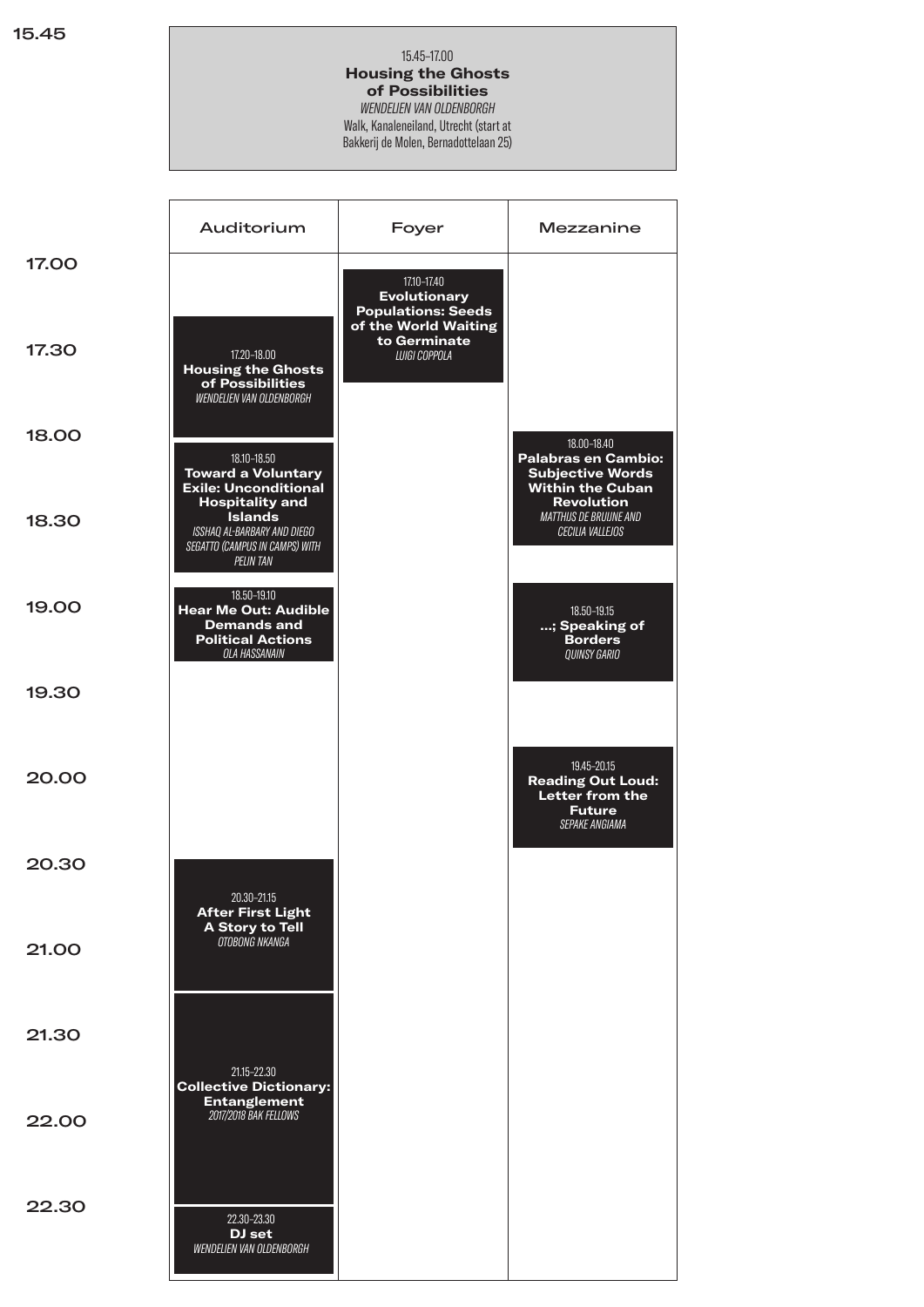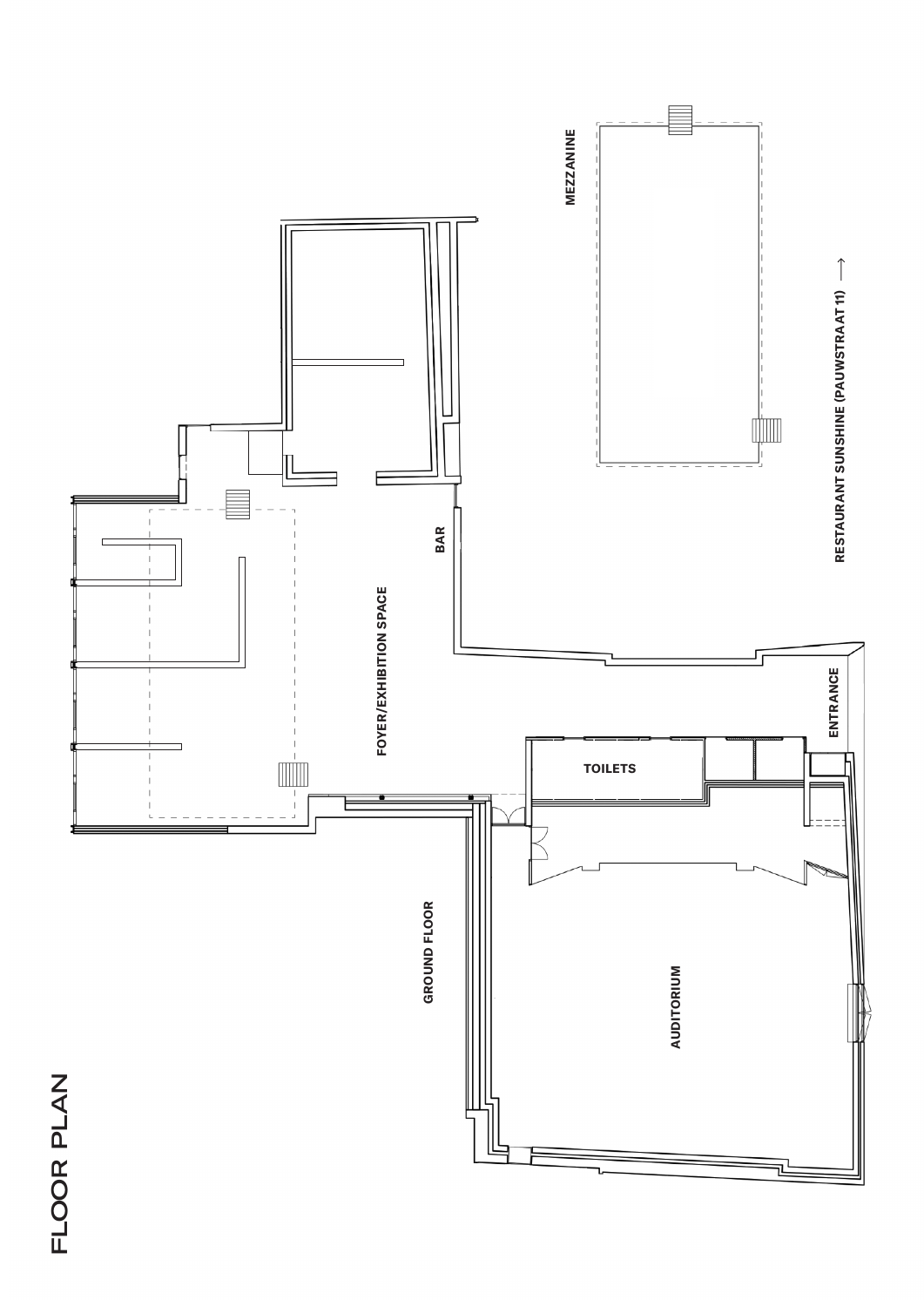# **BIOGRAPHIES**

# Sepake Angiama

Sepake Angiama is a curator and educator interested in discursive practices, the social framework, and how we shape and form our experiences in understanding the world. She is inspired by working with artists who disrupt or provoke the social sphere through action, design, dance, and architecture. She is the initiator of *Under the Mango Tree: Sites of Learning* in cooperation with ifa (Institut für Auslandsbeziehungen), Stuttgart. Through notions of unlearning and indigenous knowledge, artist-led project spaces, libraries, and schools interested in unfolding discourses gather to discuss and build radical education practices that destabilize the European canon. Previously, Angiama was Head of Education for documenta 14, Kassel, 2017; Director of Education for Manifesta 10, Saint Petersburg, 2014; and Curator of Public Programmes at Turner Contemporary, Margate. She has created education programs for several institutions, including Tate Modern, London, and Hayward Gallery, London. Angiama lives and works in transition.

# Matthijs de Bruijne

Matthijs de Bruijne's practice is a result of being in political collaboration with trade unions and labor organizations. Working in Argentina in December 2001 in the middle of social conflict and a bankrupt state, de Bruijne learned that the artist can be more than a reflective outsider and can work within political struggles. De Bruijne often collaborates with artist and co-researcher Cecilia Vallejos, in particular with the Cleaners Union of the Netherlands Trade Union Confederation (FNV). In 2010 he was invited to work as an artist for the Dutch Union of Cleaners and Domestic Workers, creating their visual identity. An exhibition surveying the breadth of his artistic practice and political collaborations is *Matthijs de Bruijne: Compromiso Político* at BAK, basis voor actuele kunst, Utrecht, 2018. De Bruijne lives and works in Amsterdam.

# Campus in Camps

Isshaq Al-Barbary and Diego Segatto are active members of Campus in Camps, an educational program that activates collective critical learning environments in Palestinian refugee camps. Founded in 2012 and active within four camps in the West Bank, it is a space for the production of knowledge grounded in the lived experience of its communities. Participantrun courses incorporate collaborations with local and international universities. In 2016, Campus in Camps

took part in the Here We Are Academy, part of the project *Unstated (or, Living Without Approval)* at BAK, basis voor actuele kunst, Utrecht.

## Luigi Coppola

Luigi Coppola is an artist who works in performance, video, and public art. He researches participatory practices and politically-motivated actions, starting by analyzing specific social, political, and cultural contexts, as in *Parco Comune dei Frutti Minori* (2014—ongoing), Castiglione d'Otranto. Coppola has developed projects, performances, and exhibitions in international contexts, including: Fondazione Merz, Turin, 2018; Kumu Art Museum, Tallinn, 2017; Teatro Continuo, Milan, 2016; Parckdesign, Brussels, 2016; Athens Biennale, Athens, 2015; Teatro Valle Occupato, Rome, 2013; Kadist Art Foundation, Paris, 2012; Steirischer Herbst, Graz, 2012; and Democracy Biennale, Turin, 2009. Coppola lives and works in Brussels and Lecce.

## Quinsy Gario

Quinsy Gario is a visual and performance artist from the Dutch Caribbean. His most well-known work, *Zwarte Piet Is Racisme* (2011–2012), critiqued the general knowledge surrounding the racist Dutch figure and practice of Zwarte Piet (Black Pete), later bringing into the open the governmental institutional support that keeps the figure alive in the Netherlands. He has an academic background in gender studies and postcolonial studies and is a graduate of the Master Artistic Research program at the Royal Academy of Art, The Hague. In 2017 he received a Humanity in Action Detroit Fellowship. Gario is a board member of De Appel, Keti Koti Table, and The One Minutes, a member of the pan-African artist collective State of L3, and is a recurring participant of the Black Europe Body Politics biannual conference series.

### Ola Hassanain

Ola Hassanain is an artist with degrees in architecture, cultural identity, and globalization. She has an MFA with distinction from HKU University of the Arts, Utrecht. Her artwork is informed by the cultural, political, and societal position of women in Khartoum, including her own experiences and her family's diaspora. Her project *Back and Forth* (2016–ongoing) deals with the link between women, public space, and policies in Khartoum. Her involvement in the Dutch art scene has been critical for developing her work on culture-specific gender and spatial politics. Hassanain lives and works in Khartoum and Utrecht.